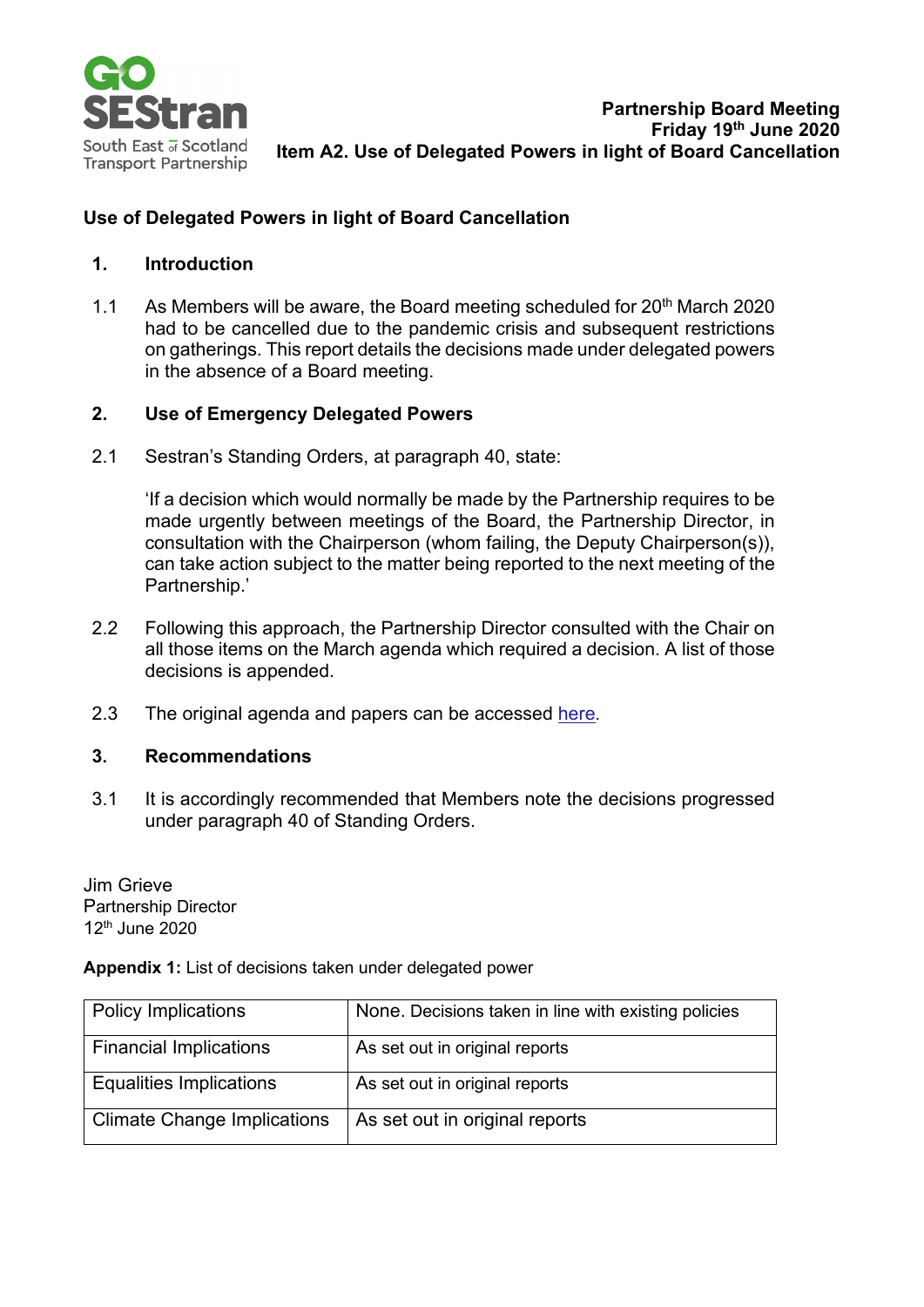

## **Partnership Board of 20th March – Decisions taken under delegated powers (Standing Orders, Paragraph 40)**

## **AGENDA A – POINTS FOR DECISION Page**

**Nos. of original agenda**

# **A2. AUDIT PLANS**

Internal Audit 2019/20 – Report by Lesley Newdall **44**

Agreed that IA assurance in 2020/21 should focus on the adequacy and effectiveness of the framework supporting ongoing development of the Regional Transport Strategy (including carbon neutrality and climate change)

#### **A3. FINANCE REPORTS –** Reports by Hugh Dunn (a) Revenue Budget 2020/21

**59**

Approved a core revenue and projects budget for 2020/21 as detailed in Appendices 1 and 2, based on a standstill constituent council requisition of £190,000;

Based on the core revenue and projects budget approved, instructed the Treasurer to requisition the individual constituent councils for the relevant amounts as follows:

| Council                 | Requisition |
|-------------------------|-------------|
| Clackmannanshire        | £6,116      |
| East Lothian            | £12,589     |
| Edinburgh               | £61,700     |
| <b>Falkirk</b>          | £19,080     |
| Fife                    | £44,255     |
| Midlothian              | £10,869     |
| <b>Scottish Borders</b> | £13,717     |
| West Lothian            | £21,674     |
| Total                   | £190,000    |
|                         |             |

(c) Reserves Policy

Approved the Reserves Policy, as detailed at Appendix 2 of the report;

**73**